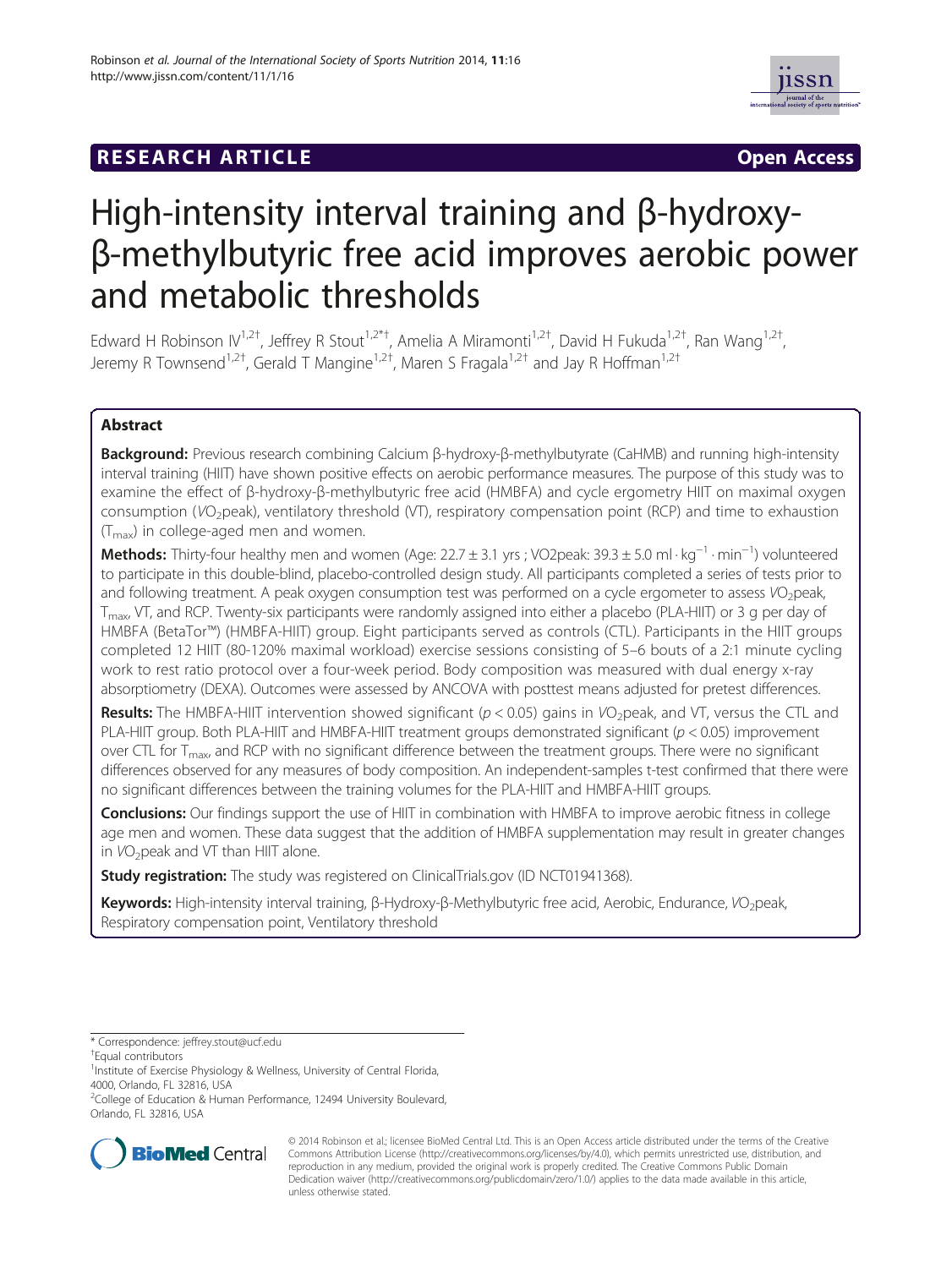# Background

High-intensity interval training (HIIT) has become a popular training modality in competitive athletes, recreationallytrained individuals, and clinical populations [\[1](#page-9-0)]. HIIT consists of repeated bouts of short to moderate duration exercise completed at intensities greater than the anaerobic threshold, interspersed with brief periods of low intensity or passive rest. The salient features of HIIT over constant rate aerobic training (CRT) are shorter training periods and the reported improvements of both oxidative and glycolytic energy systems [[1,2](#page-9-0)].

Physiological adaptations associated with HIIT include improved metabolic efficiency [[3](#page-9-0),[4](#page-9-0)] related to a more efficient skeletal muscle substrate utilization, and improved respiratory control sensitivity resulting from increased mitochondrial density [[5\]](#page-9-0). Helgerud et al. [\[6](#page-9-0)] reported that an eight-week running HIIT program improved  $VO<sub>2</sub>max$  and time to exhaustion (TTE) more than CRT in moderately trained males. Further, Smith et al. [\[7](#page-9-0)] reported a 7% to 10% increase in  $VO<sub>2</sub>peak$  and ventilatory threshold (VT) values after only 3 weeks of HIIT on a cycle ergometer using college age males. HIIT, therefore, is a time-efficient exercise strategy that has shown consistent positive results following relatively short duration training programs.

The branched-chain amino acid, leucine, has shown to be the key contributor for muscle protein synthesis and may play a role as a substrate during this process [\[8\]](#page-9-0). As such, dietary supplementation of leucine and its metabolites has been demonstrated to provide anabolic or anti-catabolic effects on lean body mass during training or periods of energy imbalance [\[9](#page-9-0)[-11\]](#page-10-0). Ingestion of one of these metabolites, β-hydroxy-β-methylbutyrate in the free acid form (HMBFA), has been suggested to provide similar benefits to those of leucine with regard to muscle protein synthesis [[12](#page-10-0)]. Additional investigation with CaHMB and resistance training in humans has shown improvement in muscle mass and strength in both younger and older subjects [[13](#page-10-0)-[16\]](#page-10-0). Recently, scientists have suggested CaHMB may enhance the benefits of intense aerobic training by attenuating skeletal muscle damage and accelerating recovery between training bouts. In support, Knitter et al. [\[17](#page-10-0)] examined the effect of three grams of CaHMB or placebo per day in trained endurance athletes for six weeks. Following the training and supplementation period, blood markers of muscle damage, creatine phosphokinase (CPK) and lactate dehydrogenase (LDH), were measured in response to a 20-km race. Following the race, LDH and CPK levels were 10.5% and 17% lower in the CaHMB supplemented group, respectively compared to the placebo group. These results [[17](#page-10-0)] suggest that CaHMB supplementation may attenuate some of the muscle damage often observed with endurance training, possibly reducing the incidence of overtraining and allowing for greater training adaptations.

Ingestion of CaHMB during an aerobic training program appears to provide additional benefits. Vukovich and Dreifort [[18](#page-10-0)] examined the effect of 3 grams of CaHMB or placebo per day for 14 days in elite cyclists while average training volume was 300 miles per week. In response to only the CaHMB condition, the cyclists demonstrated a significant increase in peak oxygen consumption rate (VO<sub>2</sub>peak) and an increase in the onset of blood lactate accumulation during a graded exercise test. Those investigators suggested that changes in maximal and submaximal performance following CaHMB supplementation may have been related to both the attenuation of protein breakdown and the augmentation of mitochondrial protein synthesis resulting in greater oxidative energy capacity. In further support, Lamboley et al. [[19](#page-10-0)] examined the effect of 5 weeks of CaHMB supplementation and HIIT in physically-active college students. They measured changes in  $VO<sub>2</sub>$ max, VT and respiratory compensation point (RCP) during a graded exercise test at baseline and post training. The HIIT running program was performed 3 times per week on a treadmill (1% grade) and participants supplemented with 3 grams per day of CaHMB or placebo. The results of the investigation demonstrated significant increases in  $VO<sub>2</sub>$ max, VT and RCP in both treatment groups from the HIIT; however, the CaHMB group resulted in a 19% to 45% greater increase in all metabolic variables. The investigators' suggested that CaHMB may have attenuated the muscle damage often observed from running and might have accelerated recovery between training bouts. Further, CaHMB supplementation may have enhanced the training stimulus of HIIT on VT and RCP by increasing mitochondrial biogenesis, thus improving oxidative energy capacity and efficiency [\[13](#page-10-0),[18,19\]](#page-10-0).

It appears that HMBFA supplementation is most effective during muscle damaging exercise [\[20\]](#page-10-0). Lamboley et al. [[19](#page-10-0)] indicated that they specifically selected running to induce delayed onset muscle soreness, a non-invasive indicator of muscle damage. However, to date, no one has examined the effect of HMBFA supplementation while undergoing a HIIT program on a cycle ergometer. If muscle damage is needed to observe the potential benefits of HMBFA supplementation, then HIIT training on a cycle ergometer, which produces much less muscle damage [\[21](#page-10-0)] than running, may provide no additional benefit. Therefore, the purpose of this study was to examine the effects of chronic (4-weeks) HMBFA supplementation in combination with cycle ergometry HIIT on endurance performance measures in active college age men and women.

# Methods

# **Participants**

For inclusion in the study, all males were required to have a  $VO_2$ peak greater than 35 ml⋅kg<sup>-1</sup>⋅min<sup>-1</sup> and all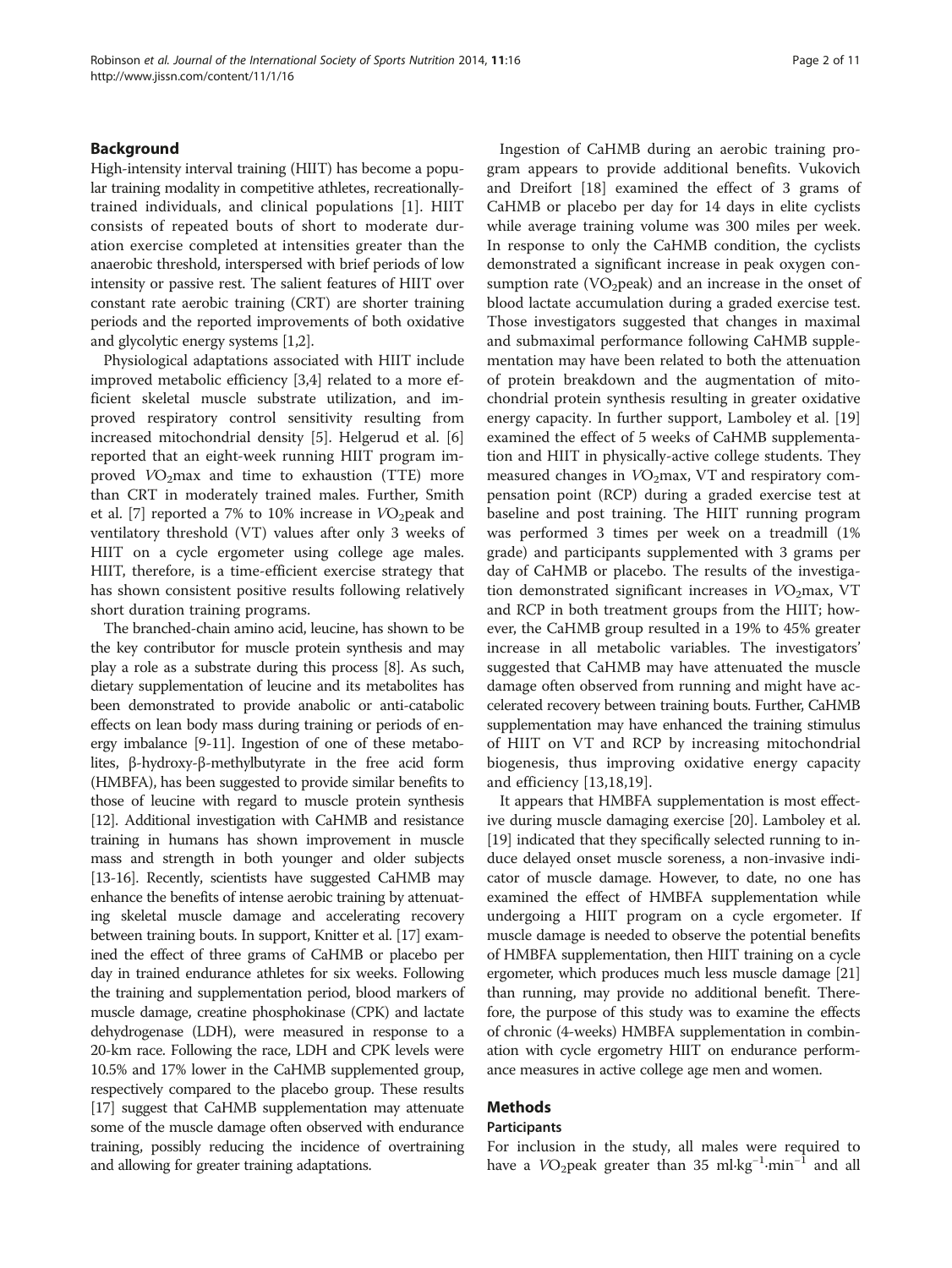female participants greater than 30 ml∙kg−<sup>1</sup> ∙min−<sup>1</sup> . After initial testing, forty recreationally-active individuals  $(men = 21, women = 19)$  between the ages of 18 and 35 were recruited to participate in this study. Three female and two male participants were removed due to health reasons not associated with the study. One female participant was removed after a family emergency. Therefore, data for 19 men and 15 women (Table 1) were included in the final analysis. All participants completed a questionnaire to assess ability to participate in physical activity and to ascertain any prior supplementation regime. Individuals self-reported to be free of musculoskeletal injury as determined by a physical activity readiness questionnaire (PAR-Q). Following an explanation of all procedures, risks and benefits, each participant provided his/her informed consent to participate in the study.

A minimum sample size of  $n = 8$  per group was determined using previously published data [[19\]](#page-10-0) and the formula derived by Gravettier and Wallnau [\[22\]](#page-10-0) to achieve a statistical power (1-β) of 0.80. Therefore, with an expectation of subject dropout, a final sample size of  $n = 15$  in each experimental group and  $n = 10$  in the control group were recruited. The study was registered on ClinicalTrials. gov (ID NCT01941368).

### Research design

A double-blind, placebo-controlled design, stratified for gender, was used to examine the effects of HMBFA and HIIT training on measures of metabolic performance. Each participant was required to visit the Human Performance Laboratory on four separate occasions for pre- and post- testing, with each testing session occurring on nonconsecutive days. The same testing protocols were repeated at the beginning and end of the 4-week training period. On the first testing day, anthropometric measures of participants were collected (Table 1). Each participant then performed a graded exercise test to determine peak oxygen consumption  $(VO<sub>2</sub>peak)$ , time to exhaustion  $(T_{max})$ , respiratory compensation point (RCP), and ventilatory threshold (VT). The peak wattage achieved during this test was used to establish individual training intensity. On the second day of testing, a baseline blood draw was performed to measure serum HMB, and

|  | <b>Table 1 Participant descriptive statistics</b> |  |  |
|--|---------------------------------------------------|--|--|
|--|---------------------------------------------------|--|--|

total lean soft tissue (TLST) and body fat percentage (BF) were assessed using dual energy x-ray absorptiometry (DEXA) (Prodigy™; Lunar Corporation, Madison, WI, USA).

After baseline testing, the participants were randomly assigned to one of three groups: a control group (CTL), a placebo with HIIT group (PLA-HIIT) or HMBFA with HIIT group (HMBFA-HIIT). Of the 40 subjects that were recruited for this study, 10 subjects were assigned to CTL and 15 to each of the training groups (PLA-HIIT or HMBFA-HIIT).

#### Exercise protocol

Participants in the PLA-HIIT and HMBFA-HIIT groups participated in 4-weeks of high-intensity interval training with three sessions per week—with at least one day between each training session—on a calibrated, electronicallybraked cycle ergometer (Lode Corival 400, Groningen, the Netherlands). The exercise training program consisted of alternating training sessions of sub-maximal and supramaximal workloads (Figure [1](#page-3-0)). Each participant's training load was determined as a percentage of the peak power output  $(P_{peak})$  from the graded exercise test. Individuals began each training session with a 5-minute warm up at a self-selected wattage, followed by an exercise protocol of five 2-minute exercise bouts at a predetermined percentage of their power output at VO<sub>2</sub>peak. Between each exercise bout, the participant had 1 minute of complete rest. In the event that there was an inability to complete the entire 2 min exercise bout, the participant completed the 1-min rest period and attempted subsequent bouts. Total time completed and power output was recorded for each exercise session to calculate total training volume (Power output (Watts)  $\times$  Total time = Training Volume). Participants assigned to CTL were asked to continue their normal activity pattern for 4 weeks before returning to undergo posttesting.

#### Supplementation

The HMBFA supplement consisted of 1 gram of  $β$ hydroxy-β-methylbutyrate in the free acid form (Beta-Tor™, Metabolic Technologies Inc, Ames, IA), reverse osmosis water, de-bittering agent, orange flavor, stevia

| Variable             | Control $(n = 8)$ | PLA-HIIT $(n = 13)$ | HMBFA-HIIT $(n = 13)$ | p-value |
|----------------------|-------------------|---------------------|-----------------------|---------|
| Age (y)              | $21.0 \pm 2.4$    | $23.6 \pm 3.7$      | $22.9 \pm 2.4$        | 0.166   |
| Height (cm)          | $171.4 \pm 5.7$   | $172.6 + 12.2$      | $173.0 + 9.2$         | 0.939   |
| Body mass (kg)       | $76.3 \pm 12.8$   | $74.9 \pm 16.6$     | $72.4 \pm 9.9$        | 0.793   |
| % Body fat           | $22.4 \pm 8.1$    | $19.7 \pm 8.6$      | $24.8 \pm 8.1$        | 0.301   |
| Training volume (kJ) | N/A               | $1437.0 \pm 309.6$  | $1456.8 \pm 378.6$    | 0.313   |

Values are presented as means ± SD. HIIT, high-intensity interval training. HMBFA, β-hydroxy-β-methylbutyrate in the free acid form (BetaTor™, Metabolic Technologies Inc, Ames, IA), PLA, placebo.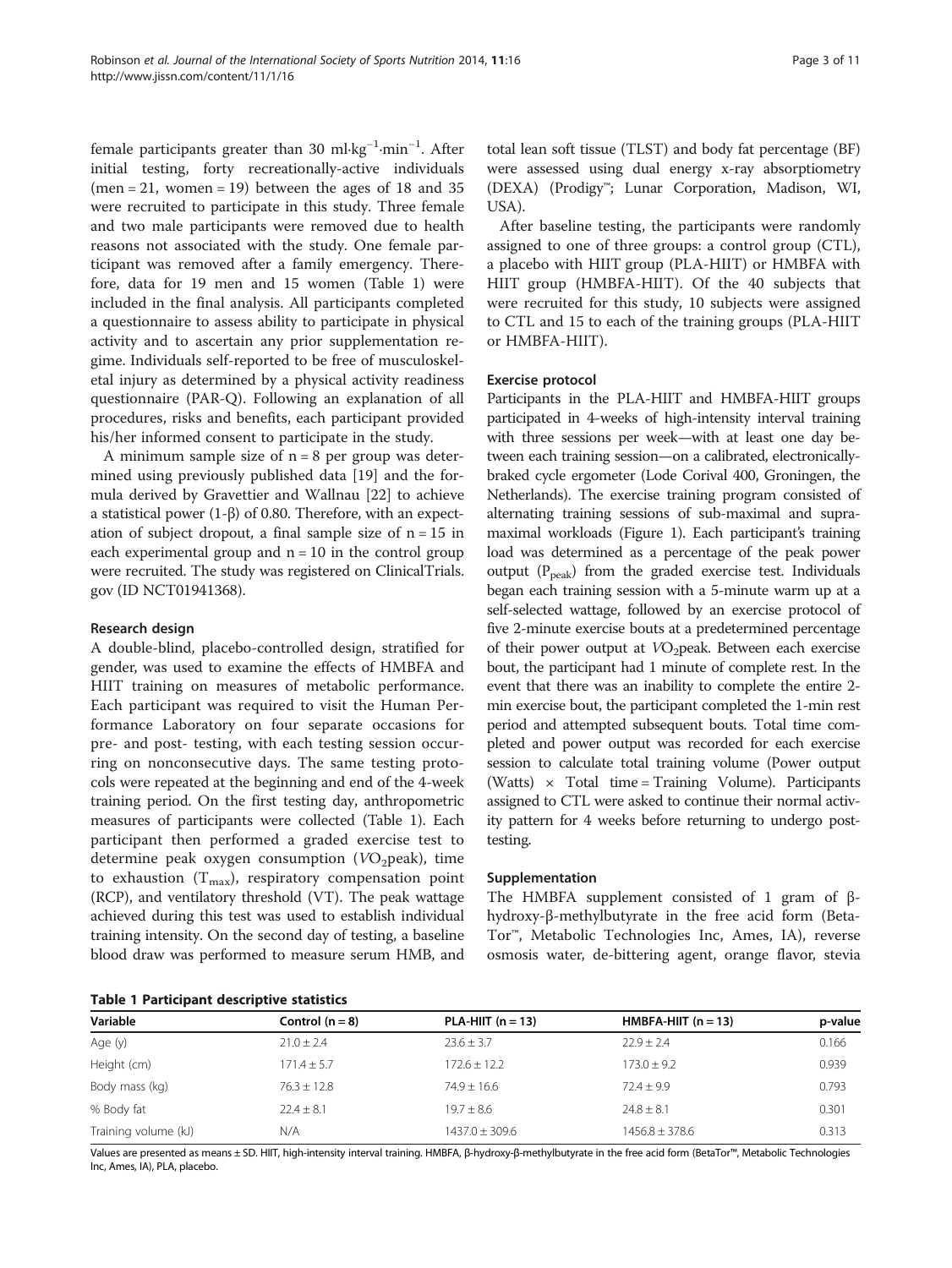<span id="page-3-0"></span>Robinson et al. Journal of the International Society of Sports Nutrition 2014, 11:16 Page 4 of 11 http://www.jissn.com/content/11/1/16



extract, and potassium carbonate. Each serving of placebo contained 1 gram of polydextrose that was equivalent to β-hydroxy-β-methylbutyrate in the free acid, citric acid, corn syrup, stevia extract, de-bittering agent, and orange flavoring. Identical in appearance and taste, the HMBFA and PL treatments were produced and supplied by Metabolic Technologies Inc. (Ames, IA). Prior to the first training session, subjects were randomly assigned to receive either 3 g per day of HMBFA or a placebo divided equally into three servings, given 30 minutes prior to exercise and again 1 hour later and then a final 1 g dose 3 hours post exercise on training days. To ensure compliance, investigators watched as the subjects consumed the supplement prior to and immediately after each exercise session. On the non-training days, subjects were instructed to consume one packet with three separate meals throughout the day. Empty packets were presented to the investigators upon returning to the laboratory following non-training days.

# Blood measurements and HMB analysis

During testing days, resting blood samples were drawn following a 15-min equilibration period. These blood samples were obtained from an antecubital arm vein using a 20-gauge disposable needle equipped with a Vacutainer® tube holder (Becton Dickinson, Franklin Lakes, NJ) containing  $K_2$ EDTA. Each participant's blood samples were obtained at the same time of day during each testing session. The blood was centrifuged at  $3,000 \times g$  for 15 min along and the resulting plasma was placed into s 1.8-mL microcentrifuge tube and frozen at −80°C for later analysis.

Plasma HMB concentrations were analyzed by gas chromatography–mass spectrometry which was performed by Metabolic Technologies Inc. in a blinded fashion using methods previously described by Nissen et al. [\[23](#page-10-0)].

# Dietary analysis

Prior to training, participants were asked to complete a 3-day food log, to establish macronutrient content and average leucine intake. This diet was considered the participant's standard diet and they were asked to maintain a similar regimen throughout the duration of the study. These data were entered into a software program (Food Works 13, The Nutrition Company; Long Valley, NJ) which provided calculation for daily leucine intake (g) and total calories (kcal).

# Determination of VO<sub>2</sub>peak, VT, and RCP

An incremental test to volitional exhaustion was performed on an electronically-braked cycle ergometer (Lode Excalibur Sport; Groningen, The Netherlands) to determine  $VO_2$ peak and the  $P_{peak}$  in watts (W) at  $VO_2$ peak. Prior to testing, each participant was fitted with a Polar Heart Watch system to record the participants' heart rate (Polar Electro Inc., Lake Success, NY). Following the procedures described by Bergstrom et al. [\[24](#page-10-0)], participants were instructed to maintain a pedaling cadence of 70–75 revolutions per minute (RPM) at an initial workload of 75 W. The workload increased 25 W every two minutes until he or she was unable to maintain a cadence above 70 RPM for  $\sim$ 10s despite verbal encouragement, or volitional fatigue. Prior to each graded exercise test, open-circuit spirometry (TrueOne 2400® Metabolic Measurement System, Parvo Medics, Inc., Sandy, UT) was calibrated with room air and gases of known concentration, which was used to estimate VO<sub>2</sub>peak (ml⋅kg<sup>-1</sup>⋅min<sup>-1</sup>) by sampling and analyzing breath-by-breath expired gases. Oxygen  $(O_2)$ , carbon dioxide  $(CO_2)$ , ventilation  $(V_E)$ , and respiratory exchange ratio (RER)—were monitored continuously and expressed as 30-second averages [\[25](#page-10-0)].  $VO<sub>2</sub>peak$  was determined to be the highest 30-s  $VO<sub>2</sub>$ value during the test and coincided with at least two of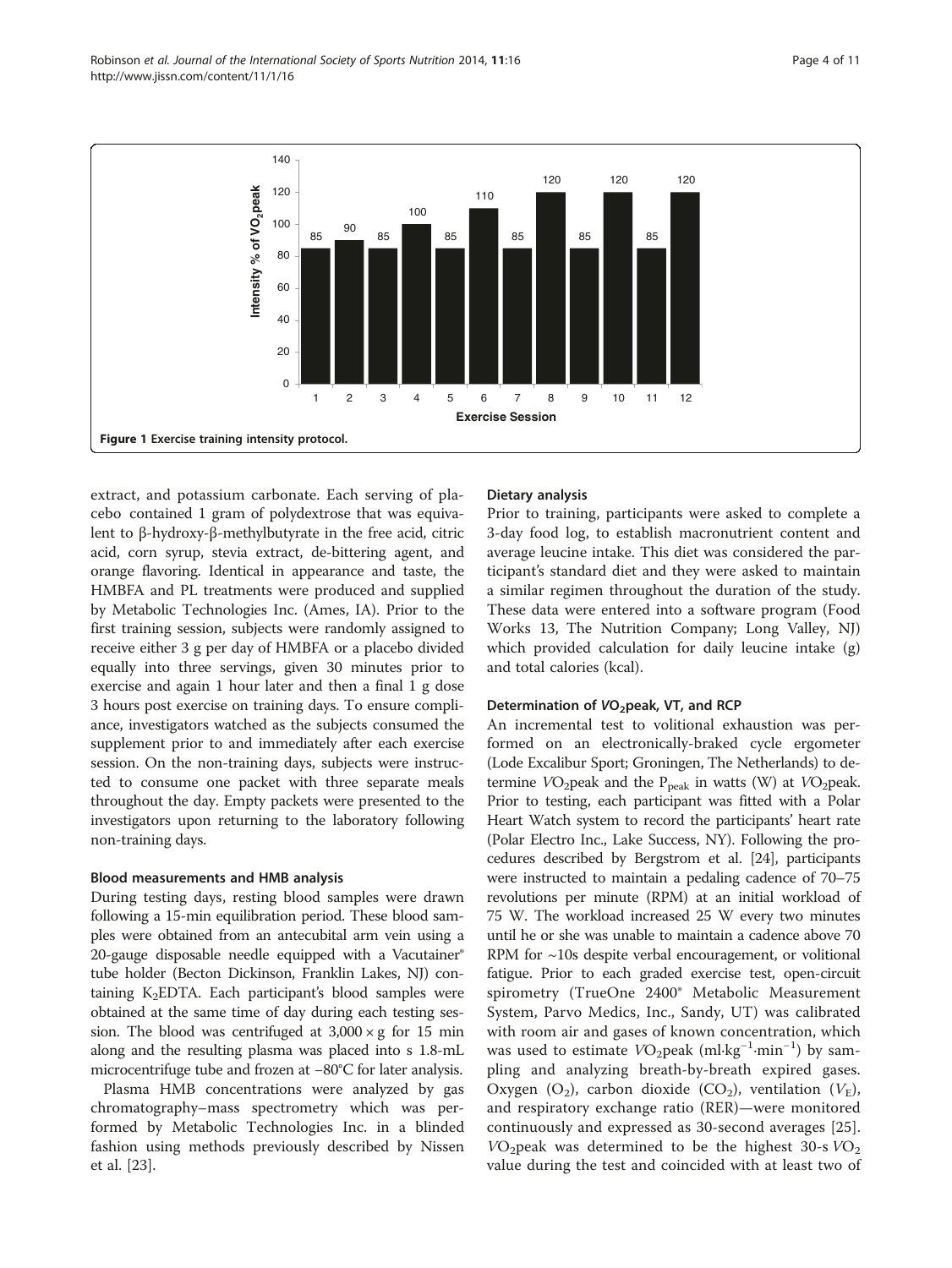the following three criteria: (a) 90% of age-predicted maximum heart rate; (b) respiratory exchange ratio > 1.1; and/ or (c) a plateau of oxygen uptake (less than 150 mL/min increase in  $VO<sub>2</sub>$  during the last 60 s of the test). The testretest reliability for  $VO<sub>2</sub>peak$  was  $ICC = 0.96$  (SEM =  $1.4 \text{ ml} \text{ kg} \text{min}^{-1}$ ).

Ventilatory threshold (VT) and RCP were determined by common methods for determining gas exchange thresholds [\[26-29](#page-10-0)]. The VT was determined by plotting and determining the point of increase in the  $V_{\rm E}/V{\rm O}_2$ versus  $VO_2$  curve as the  $V_E/VCO_2$  versus  $VO_2$  curve remained constant or decreased [\[24](#page-10-0),[26\]](#page-10-0). The RCP as described by Beaver et al. [\[26\]](#page-10-0) was identified using the V-Slope method by plotting the  $V_{\rm E}$  versus  $VCO_2$ . The VT and RCP were reported as the corresponding  $VO<sub>2</sub>$  and power output in watts (PVT and PRCP). The test-retest reliability for VT and RCP was  $ICC = 0.97$  (SEM 0.1 ml kgmin<sup>-1</sup>) and 0.87 (SEM 0.2 ml<sup>·</sup>kg<sup>min<sup>-1</sup>), respectively.</sup>

# Anthropometric measures

Body composition was estimated from a scan by DEXA (GE Medical Systems Lunar, Madison, WI, USA; software version 13.60.033) performed by a state licensed x-ray technician. Participants were positioned supine in the center of the platform and were scanned using the default scan mode for total body scanning. Measures for total lean soft tissue (LSTM) and fat mass were calculated by the system software (Encore 2011, software version 13.60.033). Body composition was analyzed using estimated body fat percentage (%BF) and total lean soft tissue mass (LSTM). The test-retest reliability for LSTM and% BF was  $ICC = 0.99$  (SEM 0.4 kg) and 0.99 (SEM 0.8%BF), respectively.

# Statistical analyses

Statistical software (IBM SPSS Statistics for Windows, Version 21.0; Armonk, NY: IBM Corp) was used to perform all statistical analysis. Separate one-way analyses of covariance (ANCOVA) were used to analyze all dependent performance and metabolic variable data based on the recommendations of Huck and McLean [[30](#page-10-0)]. The independent variable, group, included 3 levels: PLA-HIIT, HMBFA-HIIT, and CTL. The pretest and posttest values were used as the covariate and dependent variable, respectively. When appropriate, LSD post hoc pairwise comparisons were used to examine the differences among the groups. For effect size, the partial eta squared statistic was calculated, and according to Green et al. [\[31\]](#page-10-0), 0.01, 0.06, and 0.14 were interpreted as small, medium, and large effect sizes, respectively. Two-way ANOVA (Time × treatment) was used to examine changes in plasma HMB concentration between PLA-HIIT and HMBFA-HIIT. Independent-samples t-tests' were performed to compare total training volume, total energy and leucine intake for the PLA-HIIT and HMBFA-HIIT groups. An alpha of p < 0.05 was established a priori.

# Results

The pre- and post-intervention mean and standard deviations for all metabolic and performance measures ( $VO<sub>2</sub>peak, P<sub>peak</sub>, T<sub>max</sub>$ , RCP, PRCP, VT, and PVT) for all groups (CTL, PLA-HIIT, HMBFA-HIIT) are provided in Table [2](#page-5-0). Table [3](#page-5-0) provides the group mean and standard deviations for pre- to post-intervention body composition measures (BW, LSTM, and BF).

# Peak oxygen uptake (VO<sub>2</sub>peak)

The ANCOVA indicated a significant difference ( $p = 0.003$ ,  $\eta^2$  = 0.322) among the group means for the posttest VO2peak values after adjusting for pre-test differences (Figure [2\)](#page-6-0). The strength of the association (i.e., effect size,  $\eta^2$ ) indicated that the treatment groups (CTL, PLA-HIIT, HMBFA-HIIT) accounted for 32% of the variance of the post-test  $VO<sub>2</sub>peak$  values, holding constant the pre-test  $VO<sub>2</sub>peak scores.$  The LSD pairwise comparisons indicated that the increase in  $VO<sub>2</sub>peak$ from pre- to post-testing was greater for the HMBFA-HIIT group than for the CTL  $(p = 0.001)$  and the PLA-HIIT groups ( $p = 0.032$ ), however, no differences were found between PLA-HIIT and CTL groups  $(p = 0.09)$ . The group means ( $\pm$ SEM) for the post-test  $VO<sub>2</sub>peak$ values, adjusted for initial differences in pre-test scores, are shown in Figure [2.](#page-6-0)

# Peak power (P<sub>peak</sub>)

The ANCOVA indicated a significant difference ( $p = 0.013$ ,  $\eta^2$  = 0.251) among the group means for the post-test P<sub>peak</sub> values after adjusting for pre-test differences (Figure [3](#page-6-0)). The strength of the association (i.e., effect size,  $\eta^2$ ) indicated that the treatment groups (CTL, PLA-HIIT, HMBFA-HIIT) accounted for 25% of the variance of the post-test  $P_{peak}$  values, holding constant the pre-test  $P_{peak}$ scores. The LSD pairwise comparisons indicated that the increase in  $P_{peak}$  from pre- to post-testing was greater for the HMBFA-HIIT ( $p = 0.04$ ) and PLA-HIIT ( $p = 0.018$ ) groups than for the CTL group, however, no differences were found between HMBFA-HIIT and PLA-HIIT groups  $(p = 0.51)$ . The group means (±SEM) for the post-test P<sub>peak</sub> values, adjusted for initial differences in pre-test scores, are shown in Figure [3.](#page-6-0)

# Time to exhaustion  $(T_{max})$

The ANCOVA indicated a significant difference ( $p = 0.002$ ,  $\eta^2$  = 0.35) among the group means for the post-test T<sub>max</sub> values after adjusting for pre-test differences (Figure [4](#page-7-0)). The strength of the association (i.e., effect size,  $\eta^2$ ) indicated that the treatment groups (CTL, PLA-HIIT, HMBFA-HIIT) accounted for 35% of the variance of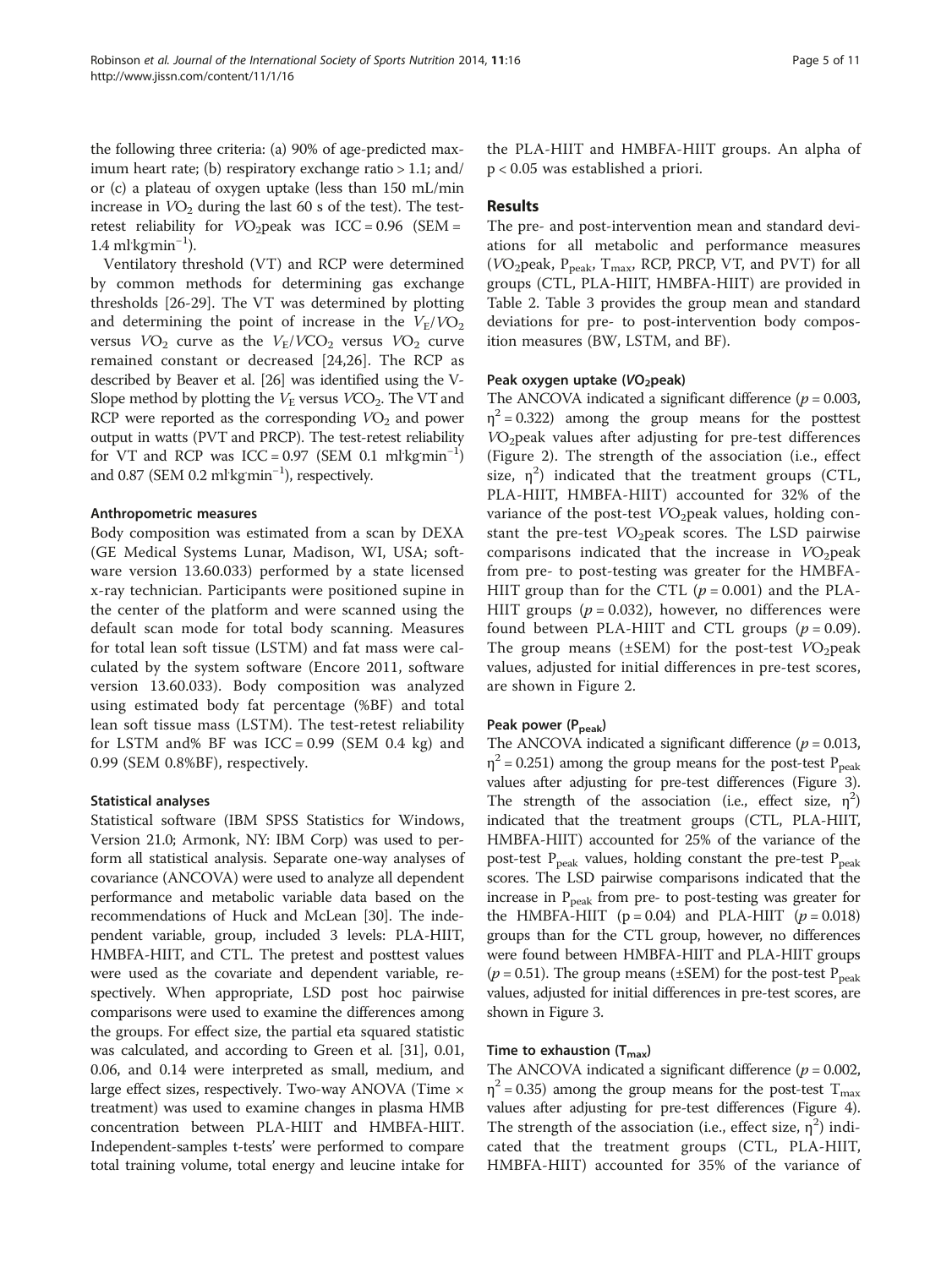|                                        | Control $(n = 8)$ |                  | PLA-HIIT $(n = 13)$ |                  | HMBFA-HIIT $(n = 13)$ |                  |
|----------------------------------------|-------------------|------------------|---------------------|------------------|-----------------------|------------------|
| Measure                                | Pretest           | Posttest         | Pretest             | <b>Posttest</b>  | Pretest               | Posttest         |
| $VO2peak (ml·kg-1·min-1)$              | $39.1 \pm 4.5$    | $38.9 + 4.0$     | $38.9 + 3.4$        | $40.3 + 2.6$     | $39.8 + 6.7$          | $42.7 \pm 5.1$   |
| $P_{\text{peak}}$ (W)                  | $718.8 + 41.7$    | $215.6 + 32.6$   | $221.2 + 46.6$      | $236.5 + 48.5$   | $226.9 + 56.3$        | $746.7 + 54.8$   |
| $T_{\text{max}}$ (min)                 | $12.5 \pm 2.9$    | $12.2 + 2.3$     | $13.0 \pm 3.8$      | $14.2 \pm 3.7$   | $13.6 + 4.7$          | $14.9 + 4.5$     |
| $RCP$ (ml $kg^{-1} \cdot min^{-1}$ )   | $30.5 + 5.0$      | $78.7 + 7.7$     | $79.3 + 3.1$        | $31.9 + 2.2$     | $32.2 + 4.2$          | $33.7 + 3.8$     |
| PRCP (W)                               | $175.3 + 38.8$    | $167.0 + 24.8$   | $168.4 + 36.0$      | $185.0 + 33.5$   | $182.6 + 33.6$        | $196.5 + 35.1$   |
| VT $(ml \cdot kq^{-1} \cdot min^{-1})$ | $27.7 \pm 3.3$    | $27.2 + 2.7$     | $78.6 + 3.1$        | $79.0 + 4.1$     | $77.8 + 4.8$          | $31.7 + 3.7$     |
| PVT (W)                                | 156.3 ± 17.7      | $153.1 \pm 28.2$ | $159.6 \pm 40.2$    | $169.2 \pm 37.0$ | $161.5 \pm 39.02$     | $184.6 \pm 37.6$ |

<span id="page-5-0"></span>Table 2 Metabolic and performance measures for pre- and post-supplementation

Values are means ± SD. HIIT, high-intensity interval training; HMBFA, β-hydroxy-β-methylbutyrate in the free acid form (BetaTor™, Metabolic Technologies Inc, Ames, IA); PLA, placebo; VO<sub>2</sub>peak, peak oxygen uptake; P<sub>peak</sub>, peak power achieved; Tmax, time to exhaustion during graded exercise test; RCP, respiratorycompensation point; VT, ventilatory threshold.

the post-test  $T_{\text{max}}$  values, holding constant the pre-test  $T<sub>max</sub>$  scores. The LSD pairwise comparisons indicated that the increase in  $T_{\text{max}}$  from pre- to post-testing was greater for the HMBFA-HIIT  $(p = 0.001)$  and PLA-HIIT  $(p = 0.002)$  groups than for the CTL group, however, no differences were found between HMBFA-HIIT and PLA-HIIT groups ( $p = 0.62$ ). The group means ( $\pm$ SEM) for the post-test  $T_{\text{max}}$  values, adjusted for initial differences in pretest scores, are shown in Figure [4](#page-7-0).

#### Respiratory Compensation Point (RCP)

The ANCOVA indicated a significant difference ( $p < 0.001$ ,  $\eta^2$  = 0.436) among the group means for the posttest RCP values after adjusting for pre-test differences (Figure [5](#page-7-0)). The strength of the association (i.e., effect size,  $\eta^2$ ) indicated that the treatment groups (CTL, PLA-HIIT, HMBFA-HIIT) accounted for 44% of the variance of the post-test RCP values, holding constant the pre-test RCP scores. The LSD pairwise comparisons indicated that the increase in RCP from pre- to post-testing was greater for the HMBFA-HIIT  $(p < 0.001)$  and PLA-HIIT  $(p < 0.001)$  groups than for the CTL group, however, no differences were found between HMBFA-HIIT and PLA-HIIT groups ( $p = 0.77$ ). The group means ( $\pm$ SEM) for the posttest RCP values, adjusted for initial differences in pretest scores, are shown in Figure [5](#page-7-0).

## Power at Respiratory Compensation Point (PRCP)

The ANCOVA indicated a significant difference ( $p = 0.001$ , η2 = 0.375) among the group means for the posttest PRCP values after adjusting for pre-test differences (Table 2, Figure [6\)](#page-8-0). The strength of the association (i.e., effect size,  $\eta^2$ ) indicated that the treatment groups (CTL, PLA-HIIT, HMBFA-HIIT) accounted for 38% of the variance of the post-test PRCP values, holding constant the pre-test PRCP scores. The LSD pairwise comparisons indicated that the increase in PRCP from pre- to post-testing was greater for the HMBFA-HIIT  $(p < 0.001)$ and PLA-HIIT ( $p < 0.001$ ) groups than for the CTL group, however, no differences were found between HMBFA-HIIT and PLA-HIIT groups ( $p = 0.97$ ). The group means (±SEM) for the posttest PRCP values, adjusted for initial differences in pretest scores, are shown in Figure [6.](#page-8-0)

#### Ventilatory Threshold (VT)

The ANCOVA indicated a significant difference ( $p = 0.016$ ,  $\eta$ 2 = 0.24) among the group means for the post-test VT values after adjusting for pre-test differences (Figure [7](#page-8-0)). The strength of the association (i.e., effect size,  $\eta^2$ ) indicated that the treatment groups (CTL, PLA-HIIT, HMBFA-HIIT) accounted for 24% of the variance of the posttest VT values, holding constant the pre-test VT scores. The LSD pairwise comparisons indicated that the increase in VT from pre- to post-testing was

Table 3 Body composition measures for pre- and post-supplementation

|                            | Control $(n=8)$ |                | PLA-HIIT $(n = 13)$ |                 | HMBFA-HIIT $(n = 13)$ |                 |
|----------------------------|-----------------|----------------|---------------------|-----------------|-----------------------|-----------------|
| Measure                    | Pretest         | Posttest       | Pretest             | <b>Posttest</b> | Pretest               | <b>Posttest</b> |
| Body weight (kg)           | $76.3 \pm 12.8$ | $75.5 + 12.7$  | $74.9 + 16.6$       | $75.2 + 16.3$   | $72.4 + 9.9$          | $72.5 \pm 10.0$ |
| Lean soft tissue mass (kg) | $56.5 + 11.7$   | $56.4 + 10.7$  | $58.4 + 16.6$       | $58.6 + 16.6$   | $52.2 + 10.9$         | $52.2 + 10.9$   |
| Total body fat mass (kg)   | $15.9 + 7.0$    | $14.3 + 8.4$   | $13.3 + 4.8$        | $13.2 + 4.6$    | $16.9 + 5.3$          | $17.0 + 5.4$    |
| Body fat %                 | $22.4 \pm 8.1$  | $22.0 \pm 2.8$ | $19.7 + 8.6$        | $19.5 + 8.4$    | $24.8 \pm 8.1$        | $24.6 \pm 7.7$  |

Values are means ± SD. HIIT, high-intensity interval training; HMBFA, β-hydroxy-β-methylbutyrate in the free acid form (BetaTor™, Metabolic Technologies Inc, Ames, IA); PLA, placebo.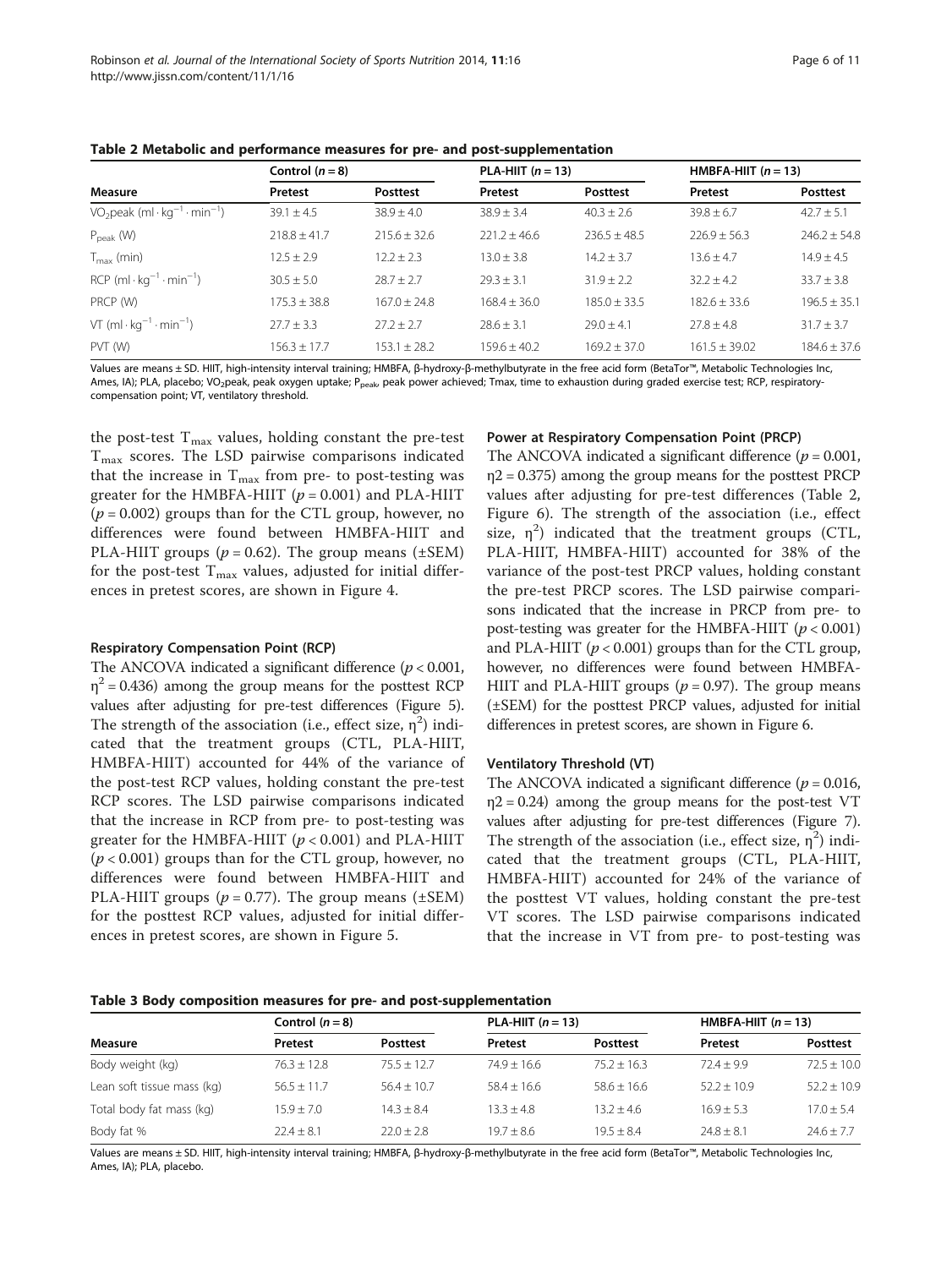<span id="page-6-0"></span>

greater for the HMBFA-HIIT group than for the CTL  $(p = 0.012)$  and the PLA-HIIT groups  $(p = 0.017)$ , however, no differences were found between PLA-HIIT and CTL groups ( $p = 0.6$ ). The group means ( $\pm$ SEM) for the posttest VT values, adjusted for initial differences in pretest scores, are shown in Figure [7](#page-8-0).

# Power at Ventilatory Threshold (PVT)

The ANCOVA indicated a significant difference ( $p = 0.009$ ,  $\eta^2$  = 0.267) among the group means for the post-test PVT values after adjusting for pre-test differences (Figure [8](#page-8-0)). The strength of the association (i.e., effect size,  $\eta^2$ ) indicated that the treatment groups (CTL, PLA-HIIT, HMBFA-HIIT) accounted for 27% of the variance of the post-test PVT values, holding constant the pre-test PVT scores. The LSD pairwise comparisons indicated that the increase in PVT from pre- to post-testing was greater for the HMBFA-HIIT group than for the CTL  $(p = 0.004)$  and the PLA-HIIT groups  $(p = 0.027)$ , however, no differences were found between PLA-HIIT and CTL groups ( $p = 0.277$ ). The group means ( $\pm$ SEM) for the posttest PVT values, adjusted for initial differences in pretest scores, are shown in Figure [8](#page-8-0).

# Body composition

The ANCOVA indicated no significant difference for body mass ( $p = 0.31$ ,  $\eta^2 = 0.074$ ) percent body fat ( $p = 0.88$ ,  $\eta^2 =$ 0.009), and lean soft tissue mass ( $p = 0.247$ ,  $\eta^2 = 0.089$ ) between the groups (Table [3\)](#page-5-0).

# Training volume

There was no significant difference  $(p = 0.31)$  between training volumes for PLA-HIIT  $(1437.0 \pm 309.6 \text{ kJ})$  and HMBFA-HIIT (1456.8 ± 378.6 kJ).

# Dietary analysis

There was no significant difference for daily energy intake  $(p = 0.159; \text{ PLA-HIIT}, 2398.7 \pm 619 \text{ Kcal}; \text{HMBFA-HIIT},$  $2011 \pm 620$  Kcal) or leucine intake ( $p = 0.561$ ; PLA-HIIT,  $3.3 \pm 1.7$  g; HMBFA-HIIT,  $3.9 \pm 2.1$  g) between the two treatment groups.

# Supplementation compliance and plasma HMBFA concentrations

Placebo or HMBFA intake was recorded on individual intake logs, which were returned to the laboratory and monitored and resulted in 99% compliance. In addition, there was a significant interaction  $(F = 5.9, p = 0.02)$  for blood plasma HMBFA concentrations. The HMBFA-HIIT group increased by  $2.6 \pm 2.1$  nmol⋅ml<sup>-1</sup> with little change in the PLA-HIIT group  $(0.1 \pm 0.9 \text{ nmol} \cdot \text{ml}^{-1})$ , further supporting compliance in the treatment group.

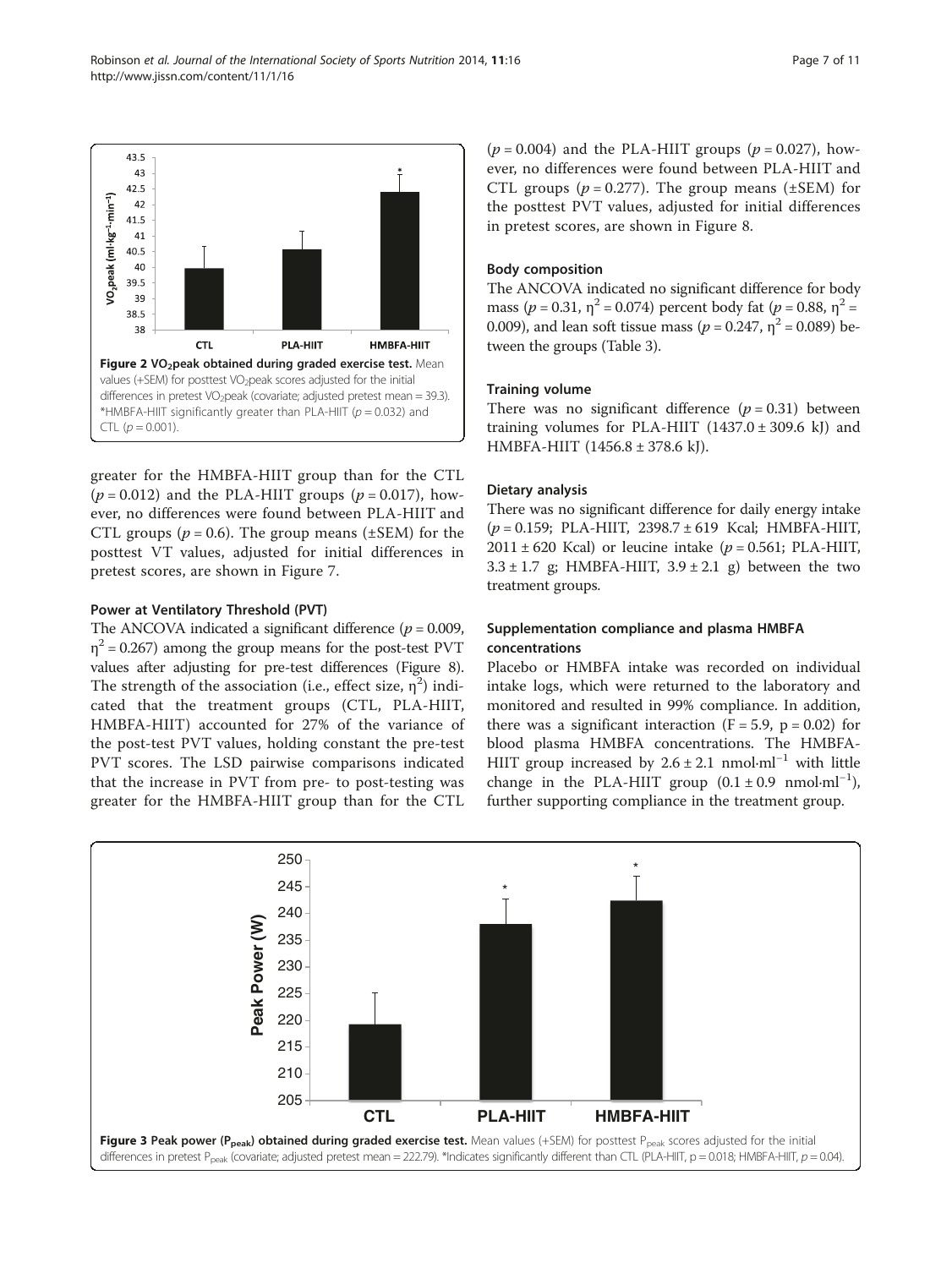<span id="page-7-0"></span>



# **Discussion**

To the best of our knowledge, this is the first study to examine the effects of the free-acid form of β-hydroxyβ-methylbutyrate (HMB) supplementation and highintensity interval training (HIIT) using a cycle ergometer on metabolic and performance measures in young men and women. The primary findings support the use of HIIT in combination HMBFA as a training method to improve aerobic fitness. Furthermore, the results of the current study suggest that HMBFA supplementation significantly improved the benefits of the 4-week HIIT program on VO2peak, VT and PVT aerobic and metabolic measures when compared to HIIT alone.

The HIIT protocol used in the current study (Figure [1](#page-3-0)) resulted in a 4 to 11% increase in aerobic performance measures (VO<sub>2</sub>peak, P<sub>peak</sub>, T<sub>max</sub>; Table [2\)](#page-5-0). This is



consistent with Smith et al. [[7\]](#page-9-0) who reported a 7% to 11% increase in  $VO<sub>2</sub>peak$  and  $T<sub>max</sub>$  after 3 weeks of HIIT using a similar protocol. In agreement, several other studies have reported 7 to 10% increases in  $VO<sub>2</sub>$  peak using HIIT protocols in college-aged participants [[6](#page-9-0)[,32,33\]](#page-10-0). Although previous studies utilizing this method of HIIT utilized a 5-day per week training routine, Jourkesh et al. [[34](#page-10-0)] also reported a significant increase in  $T_{\text{max}}$  after 3 weeks of periodized HIIT and a significant increase in  $VO<sub>2</sub>peak$ after 6 weeks with training 3 times per week.

In the current investigation, the addition of HMBFA ingestion with HIIT significantly  $(7.3%)$  increased  $VO<sub>2</sub>peak$ (Table [2](#page-5-0), Figure [2](#page-6-0)) greater than training alone. The present results are in agreement with Lamboley et al. [[19](#page-10-0)] who reported a 15% increase in  $VO<sub>2</sub>$ max after 5 weeks of a running HIIT program while supplementing with 3 grams per day of calcium β-hydroxy-β-methylbutyrate (CaHMB) in college age men and women. In contrast, previous studies, which involved supplementation of CaHMB while endurance training, found no increase in  $VO<sub>2</sub>peak$  with 2 to 6 weeks of supplementation [\[17,18\]](#page-10-0). In a cross-over design, Vukovich and Dreifort [[18](#page-10-0)], examined the effect of CaHMB supplementation in endurance-trained cyclists, and reported no significant increase in  $VO<sub>2</sub>peak$  in these highly trained athletes, however, there was a significant increase (3.6%) in the time to reach  $VO<sub>2</sub>peak (T<sub>max</sub>)$ . The increase in  $T_{\text{max}}$  observed by Vukovich and Dreifort [[18](#page-10-0)], was smaller than our observed 8% increase in younger untrained men and women (Table [2](#page-5-0)). The discrepancy between our study and the previous endurance training studies [\[18\]](#page-10-0) examining CaHMB could be due to the training experience of the participants used in the investigation. It has been suggested that active men and women who are unaccustomed to HIIT may benefit more from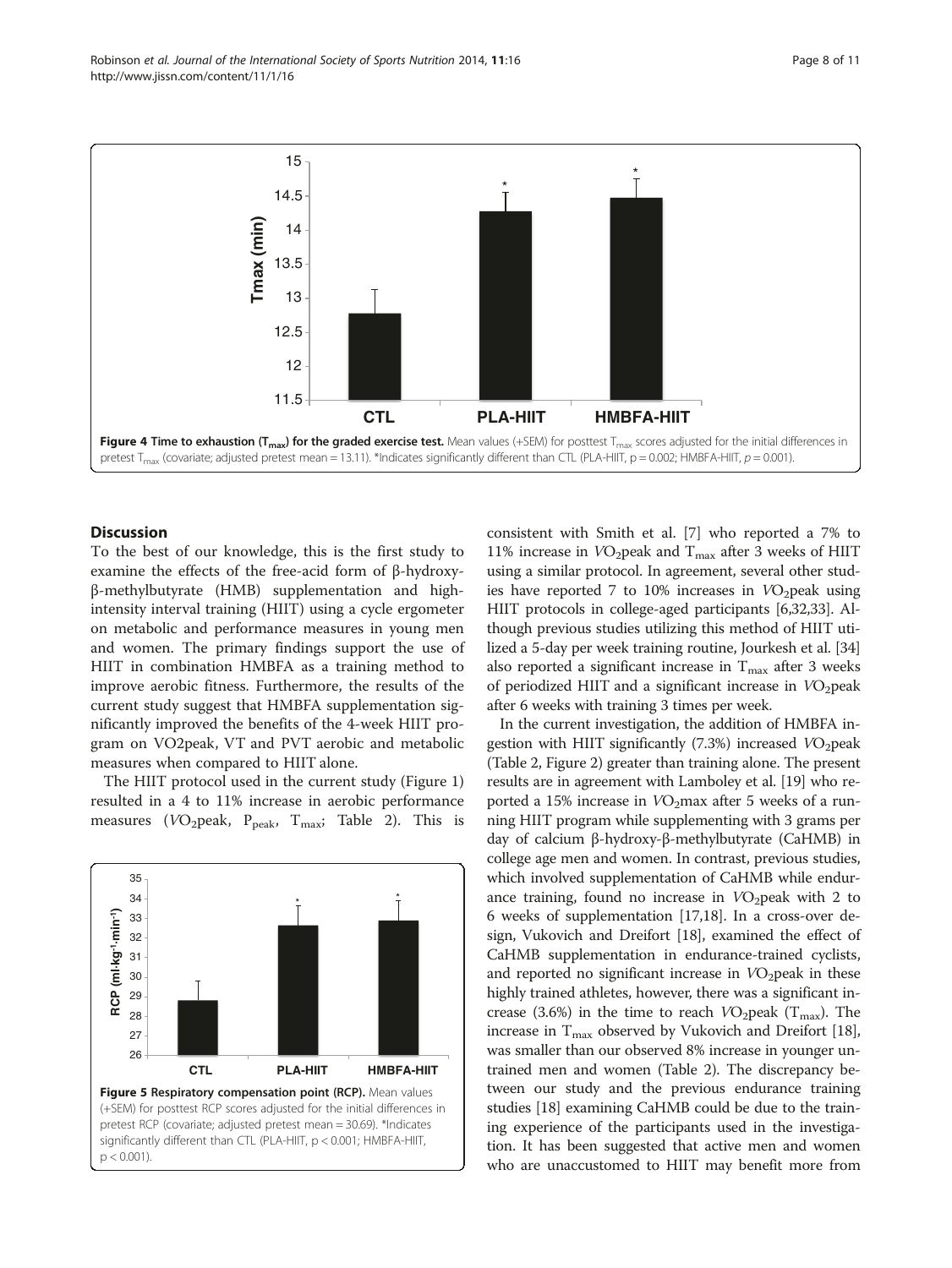CaHMB supplementation than trained athletes who are accustomed to HIIT [[19\]](#page-10-0). The participants in the current study were unfamiliar with HIIT, which may explain why our results were similar to Lamboley et al. [[19](#page-10-0)] and not Vukovich et al. [[18](#page-10-0)] who used trained endurance athletes. However, Knitter et al. [\[17\]](#page-10-0) also examined individuals unaccustomed to HIIT, but reported no additive effect of HMB supplement on endurance performance measures. Therefore, training status and previous experience with HIIT could have influenced the current results while explaining differences from previous investigations.

 $HIII, p = 0.001$ ).

<span id="page-8-0"></span>**PRCP (W)**

The differences reported by Lamboley et al. [\[19](#page-10-0)] and our findings versus other studies may be due to the fact that individualized HIIT programs were developed based on each participant's baseline fitness level and monitored throughout the 28 days of training, while it was unclear what endurance program was used in other studies [\[18](#page-10-0)]. Therefore, the difference in results by Knitter [\[17](#page-10-0)] and





Vukovich et al. [\[18](#page-10-0)] in comparison to Lamboley et al. [[19\]](#page-10-0) and our data may be related to an insufficient training stimulus that was unable to stimulate physiological adaptation [[13,20,35\]](#page-10-0).

Fatigue threshold measures, such as VT, RCP, and onset of blood lactate accumulation (OBLA), have been used as non-invasive measures of health and performance, and in the evaluation of the efficacy of endurance training and/or nutritional supplementation [[19,36,37](#page-10-0)]. Further, the measurement of specific fatigue thresholds during a graded exercise test, like VT and RCP, may be useful for demarcating the heavy or severe exercise intensity domains, respectively [\[24\]](#page-10-0). For example, VT has been associated with the minimum exercise intensity that results in excessive  $CO<sub>2</sub>$  production from the bicarbonate buffering of hydrogen ions [\[38,39\]](#page-10-0), while exercise above RCP has been associated with the severe intensity domain which leads to excessive minute ventilation resulting from hyperkalemia [\[24,40\]](#page-10-0). The measurement of fatigue thresholds (VT, RCP), therefore, may provide possible mechanistic explanation for aerobic performance changes from training or nutritional interventions. Additionally, assessment of the exercise intensity domains, heavy (VT), severe (RCP) and maximal ( $VO<sub>2</sub>peak$ ), during a graded exercise test may improve the sensitivity of detecting the potential effects on aerobic performance from various exercise and or nutritional interventions due to different mechanisms.

In the current study, the four-week HIIT program resulted in a 6.3% increase in power output at ventilatory threshold (PVT) (Table [2\)](#page-5-0) which is similar to Smith et al. [[7\]](#page-9-0) who reported a  $\sim$ 9% increase using a comparable three-week HIIT cycling protocol in untrained college aged men. In addition, our study demonstrated an 8.6% increase in RCP which was very similar to the changes reported by Lamboley et al. [[19\]](#page-10-0) of an 8.5% increase

**CTL PLA-HITT HMBFA-HIIT**

Figure 6 Power at respiratory compensation point (PRCP). Mean values (+SEM) for posttest PRCP scores adjusted for the initial differences in pretest PRCP (covariate; adjusted pretest mean = 175.43). \*Indicates significantly different than CTL (PLA-HIIT,  $p = 0.001$ ; HMBFA-

\* \*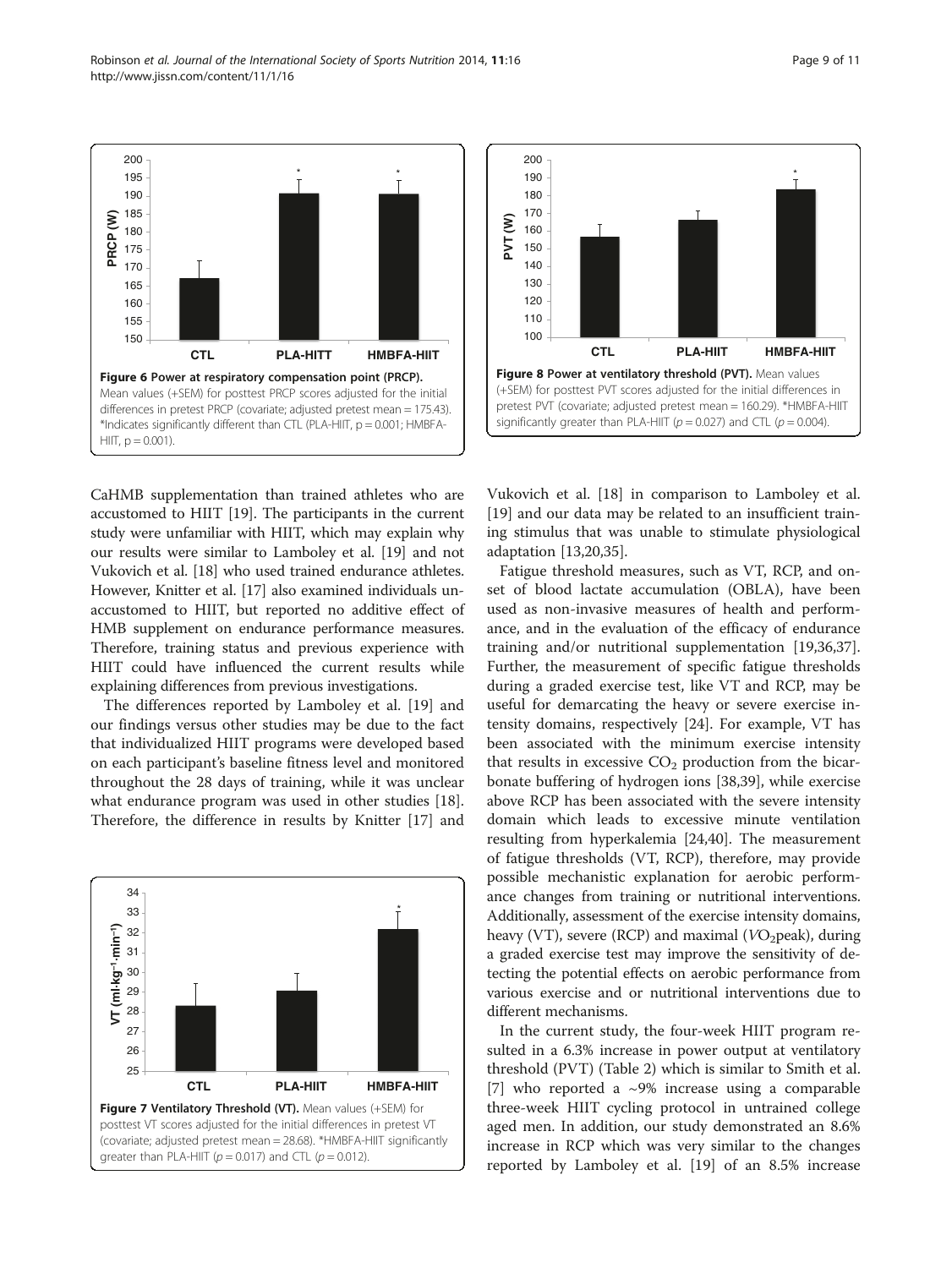<span id="page-9-0"></span>from 5 weeks of HIIT on a treadmill. Our data, along with Smith et al. [7] and Lamboley et al. [[19\]](#page-10-0), support previous studies that demonstrate HIIT consistently improves metabolic threshold measures [6,[41,42\]](#page-10-0).

The addition of HMBFA to the four weeks of HIIT (HMB-HIIT) resulted in a  $\sim$ 14% increase in VT which was significantly greater than HIIT alone (Table [2,](#page-5-0) Figure [7](#page-8-0)). However, there was no difference between HMBFA-HIIT and PLA-HIIT groups for changes in RCP (Table [2](#page-5-0), Figure [5](#page-7-0)). While our changes in VT are similar to values reported by Lamboley et al. [\[19](#page-10-0)], they described no significant difference between CaHMB-HIIT and PLA-HIIT groups. However, Lamboley et al. [[19](#page-10-0)] reported significantly greater changes in RCP for CaHMB-HIIT compared to PLA-HIIT, whereas the current investigation resulted in similar changes between groups. Furthermore, Vukovich and Dreifort [\[18\]](#page-10-0) reported a 9.1% increase in OBLA after two weeks of CaHMB supplementation in elite cyclists. Previous researchers have used OBLA as a method to identify the crossover point between moderate to heavy exercise intensities denoted by blood lactate concentrations greater than 4 mmol⋅L<sup> $-1$ </sup> during an incremental exercise test [\[43\]](#page-10-0). With previous evidence supporting OBLA and VT as fatigue thresholds representing similar exercise domains, the increases in exercise intensity at OBLA (+9.1%) reported by Vukovich and Dreifort [[18](#page-10-0)] and the increase in VT (+14%) observed in our study (Table [2\)](#page-5-0) may reflect similar physiological adaptations. Our results, along with Vukovich and Dreifort [[18](#page-10-0)] and Lamboley et al. [\[19](#page-10-0)], suggest that HMBFA may augment the beneficial effects of HIIT on aerobic performance by increasing fatigue threshold measures that reflect the physiological response to moderate and/or severe intensity exercise.

The physiological changes observed in aerobic performance from HIIT have been shown to improve  $VO<sub>2</sub>peak$ , muscle buffering capacity, and whole body fat oxidation [1,[44,45\]](#page-10-0). Further, the improved aerobic power associated with HIIT has been linked to an up-regulation of glycolytic enzymes, as well as, increased mitochondrial density and blood flow [\[46,47](#page-10-0)]. HMBFA supplementation may improve HIIT training by up-regulating fatty acid oxidation, adenosine monophosphate kinase (AMPK), Sirt1, and Sirt3 activity in muscle cells [[48,49](#page-10-0)]. Sirt1, Sirt3, and AMPK have been shown to augment mitochondrial biogenesis, lipolysis, energy metabolism and the reactive oxygen defense system [[50,51](#page-10-0)]. Additionally, Pinheiro et al. [[49](#page-10-0)] reported that 28 days of CaHMB administration in male Wistar rats resulted in significantly increased intramuscular ATP and glycogen content. While speculative, HMBFA supplementation may have enhanced the effects of HIIT by improving mitochondrial biogenesis, fat oxidation, and metabolism. However, more research is needed to support these proposed mechanisms in humans.

#### Conclusions

In conclusion, our findings support the use of HIIT in combination with HMBFA as an effective training stimulus for improving aerobic performance. In addition, the use of HMBFA supplementation, in combination with HIIT, appeared to result in greater changes in  $VO<sub>2</sub>peak$ , PVT and VT than HIIT alone. While more research is needed, the current investigation suggests that in this sample of college age men and women, the use of HMBFA supplementation may enhance the benefits of HIIT on aerobic performance measures.

#### Competing interests

The authors declare that they have no competing interests.

#### Authors' contributions

All authors contributed equally to this work. All authors have read and approved the final manuscript.

#### Authors' information

The authors responsible for this work are members of the Institute of Exercise Physiology and Wellness at the University of Central Florida. All authors are faculty and graduate students in the College of Education and Human Performance.

#### Acknowledgements

This study was funded by a grant from Metabolic Technologies Inc., Ames Iowa.

Received: 9 April 2014 Accepted: 15 April 2014 Published: 26 April 2014

#### References

- 1. Laursen PB, Jenkins DG: The scientific basis for high-intensity interval training. Sports Med 2002, 32(1):53–73.
- 2. Perry CGR, Heigenhauser GJF, Bonen A, Spriet LL: High-intensity aerobic interval training increases fat and carbohydrate metabolic capacities in human skeletal muscle. Appl Physiol Nutr Metab 2008, 33(6):1112–1123.
- 3. Laursen PB, Shing CM, Peake JM, Coombes JS, Jenkins DG: Influence of high-intensity interval training on adaptations in well-trained cyclists. J Strength Cond Res 2005, 19(3):527–533.
- 4. Jenkins DG, Quigley BM: The influence of high-intensity exercise training on the Wlim-Tlim relationship. Med Sci Sports Exerc 1993, 25(2):275–282.
- 5. Jacobs RA, Boushel R, Wright‐Paradis C, Calbet JA, Robach P, Gnaiger E, Lundby C: Mitochondrial function in human skeletal muscle following high-altitude exposure. Exp Physiol 2013, 98(1):245-255.
- 6. Helgerud J, Hoydal K, Wang E, Karlsen T, Berg P, Bjerkaas M, Simonsen T, Helgesen C, Hjorth N, Bach R: Aerobic High-Intensity Intervals Improve VO2max More Than Moderate Training. Med Sci Sports Exerc 2007, 39(4):665.
- 7. Smith AE, Walter AA, Graef JL, Kendall KL, Moon JR, Lockwood CM, Fukuda DH, Beck TW, Cramer JT, Stout JR: Effects of β-alanine supplementation and high-intensity interval training on endurance performance and body composition in men; a double-blind trial. J Int Soc Sports Nutr 2009,  $6(1):1-9$
- 8. Churchward-Venne TA, Breen L, Di Donato DM, Hector AJ, Mitchell CJ, Moore DR, Stellingwerff T, Breuille D, Offord EA, Baker SK, Phillips SM: Leucine supplementation of a low-protein mixed macronutrient beverage enhances myofibrillar protein synthesis in young men: a double-blind, randomized trial. Am J Clin Nutr 2014, 99(2):276-286.
- 9. Norton LE, Layman DK: Leucine regulates translation initiation of protein synthesis in skeletal muscle after exercise. J Nutr 2006, 136(2):533S–537S.
- 10. Katsanos CS, Kobayashi H, Sheffield-Moore M, Aarsland A, Wolfe RR: A high proportion of leucine is required for optimal stimulation of the rate of muscle protein synthesis by essential amino acids in the elderly. Am J Physiol Endocrinol Metab 2006, 291(2):E381–E387.